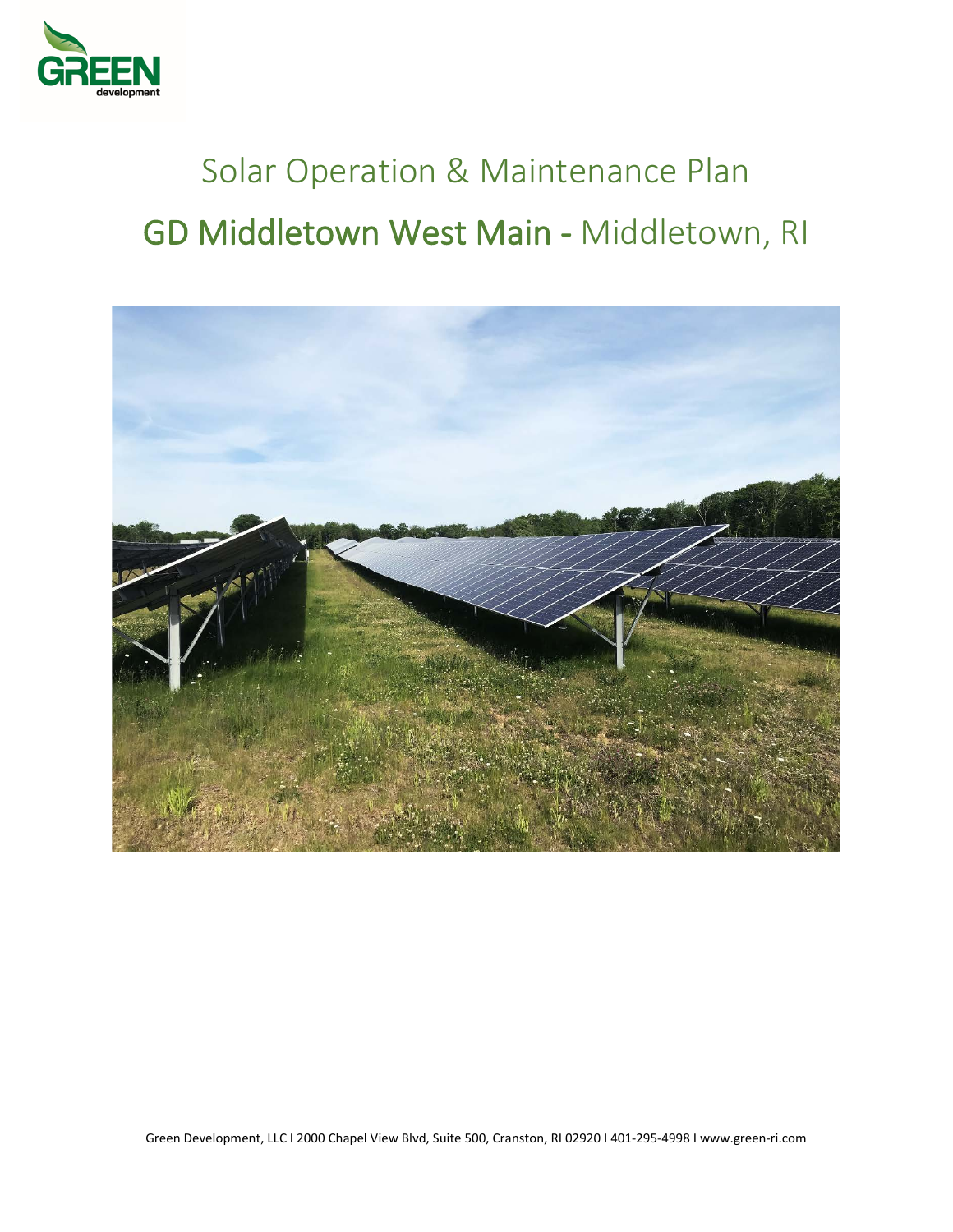

## Contents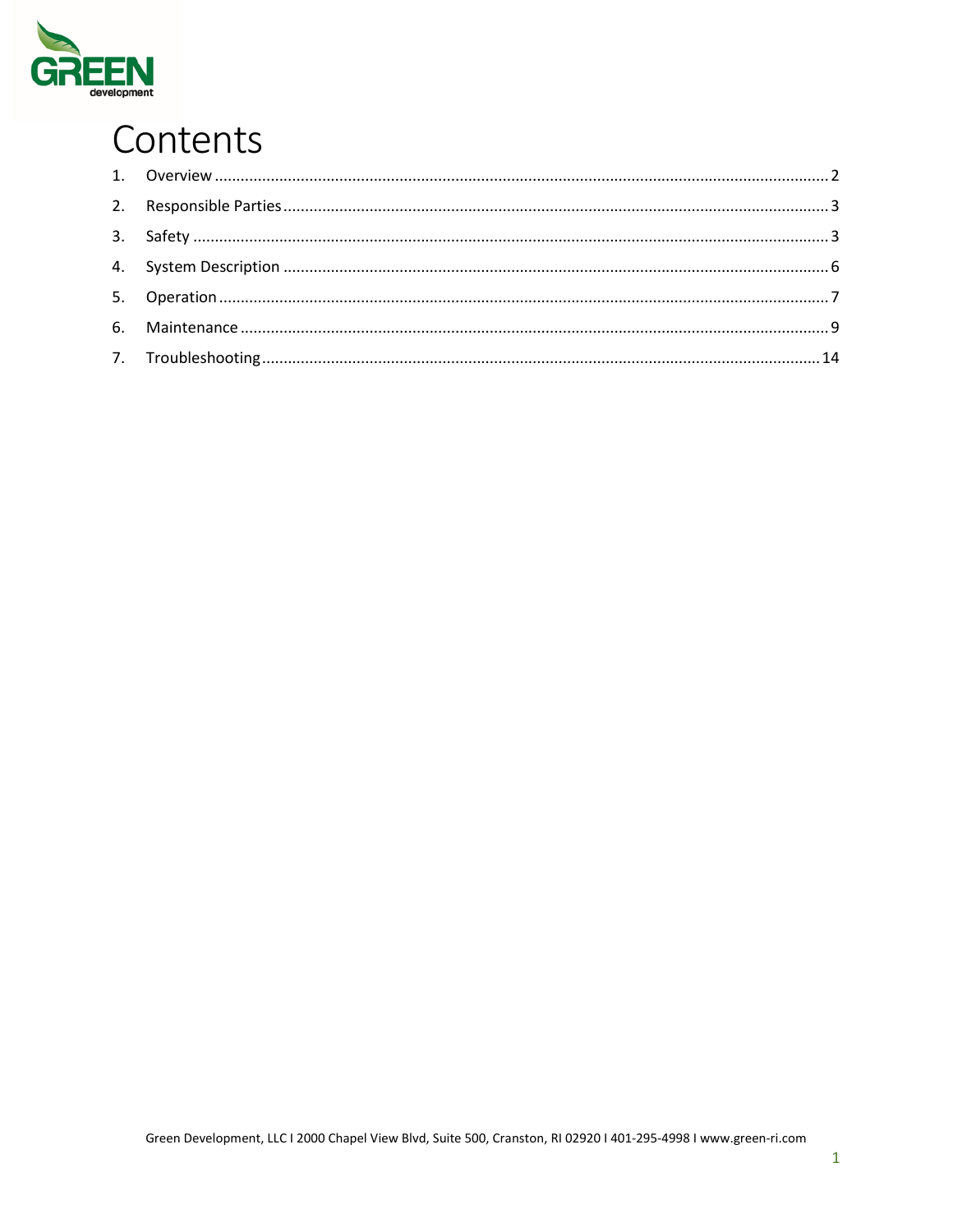

## <span id="page-2-0"></span>1. Overview

The following information in this manual describes the operation and maintenance plan for the 2.50 MW PV solar generating facility located at 1747 West Main Rd., Middletown, RI. The site is developed, designed and operated by Green Development, LLC under the entity of GD Middletown West Main I, LLC.

The site consists of the following components:

| <b>Component</b>              | <b>Quantity</b> | <b>Function</b>                                                |  |
|-------------------------------|-----------------|----------------------------------------------------------------|--|
| Solar PV Panels               | See note        | Transform Solar Energy to DC Electricity                       |  |
| <b>Solar Combiner Boxes</b>   | See note        | Group multiple Solar PV Panels together                        |  |
|                               |                 | Receives DC Energy from multiple Combiner Boxes and            |  |
| Solar PV Inverters            | See note        | Transforms that DC Energy to AC Energy                         |  |
|                               | See note        | Receives the AC Energy that is output by the Inverters and     |  |
| <b>Pad Mount Transformers</b> |                 | steps the voltage up to the required Utility Voltage           |  |
|                               |                 | The Neutral Reactor helps absorb any excessive fault current   |  |
| <b>Neutral Reactors</b>       | See note        | to protect site and utility equipment in the event of a major  |  |
|                               |                 | short circuit in the Solar PV Array                            |  |
|                               | See note        | The MV Collection System is underground cabling that brings    |  |
|                               |                 | the energy from the Combiner Boxes to the Inverters as well    |  |
| <b>MV Collection System</b>   |                 | as from the Inverters to the Pad Mount Transformers then to    |  |
|                               |                 | the Utility Point of Common Coupling                           |  |
|                               |                 | Monitored Disconnection Point of the site to the Utility Feed. |  |
| <b>Pole Mounted Recloser</b>  | See note        | Serves as a protection device for various electrical anomalies |  |
|                               |                 | either from the site or the utility to protect equipment       |  |
|                               |                 | Monitors the status of the electrical system and opens when    |  |
| Recloser Relay                | See note        | an event outside of the established parameters occurs to       |  |
|                               |                 | protect site and utility equipment                             |  |
|                               | See note        | Group Operated Air Break Switch - Used as a visual open to     |  |
| <b>GOAB Switch</b>            |                 | disconnect the site from the utility to safely work on site    |  |
|                               |                 | equipment                                                      |  |

Note: Quantities to be provided prior to Final Plan/ Recording submission

The solar PV facility is comprised of PV modules, associated wiring components and multiple string inverters. In operation, the DC power produced by the solar sub-array is converted to three-phase AC power by the inverters. That power is then supplied into an electrical collection system, which effectively enables each sub-array to function independently. The sub-arrays are then collectively interconnected to the utility system through a series of step-up transformers.

In the event of a power failure, the PV facility will automatically shut down when a loss of AC power occurs per UL 1741 and IEEE 1547 to protect utility personnel from injury while repairing the utility system.

This manual provides a description of the PV facility, procedures for the basic operation, maintenance and troubleshooting of the system and important safety information.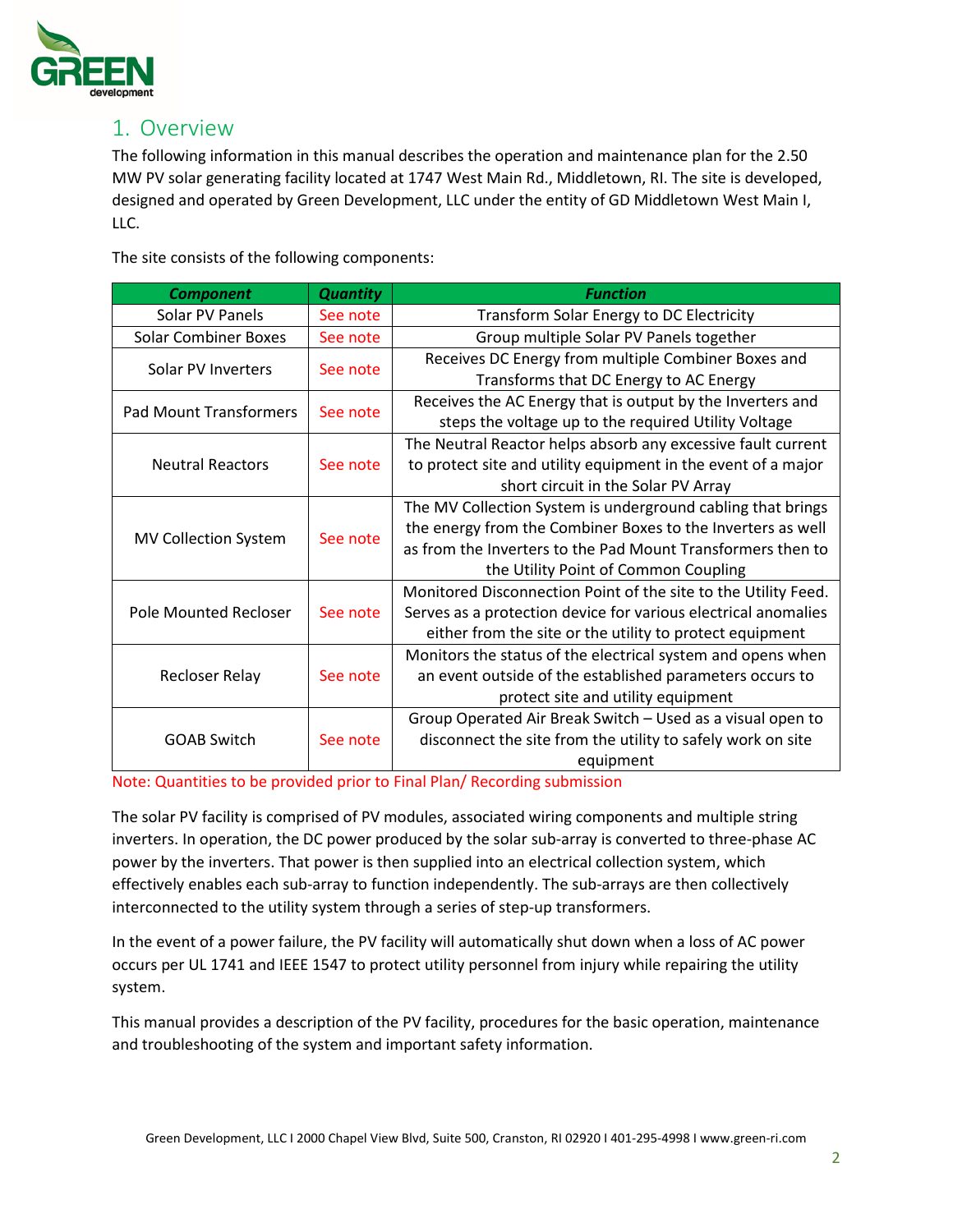

## <span id="page-3-0"></span>2. Responsible Parties

A Land Lease Agreement will be executed between the Landowner (Lessor) and Operator (Lessee/Site Operator).

GD Middletown West Main I, LLC is the Operator of the Solar Project at the Site, and is the responsible party for the following Solar operations and maintenance activities on the Site:

- Grounds maintenance and maintenance of vegetative cap within the limits of the leased area, which shall include all solar generation equipment and a 10-20' buffer surrounding such equipment, to be determined based on topography and site conditions. Such leased area will be shown on final leased premises plan to be completed prior to commencement of construction and incorporated into the land lease.
- Drainage swales and stormwater controls (if any) within the limits of the leased area
- Maintenance and repair of access roads of the leased premises

#### **2.1. Contact Information**

#### Land Owner: Cenz Corp

Site Operator (Lessee): GD Middletown West Main I, LLC (Green Development)

For the purposes of reporting problems associated with the Site, a sign shall be maintained on the perimeter fence which lists appropriate contact information. Access to the Site shall be provided to authorized personnel only.

## <span id="page-3-1"></span>3. Safety

The system has been designed for safe and reliable operation. However, it is critically important that any personnel who operate or maintain the system observe the proper safety precautions. Listed below are some of the most critical safety considerations:

- ONLY LICENSED, QUALIFIED, EXPERIENCED AND TRAINED PERSONNEL SHOULD PERFORM REPAIR WORK ON ANY ELECTRICAL COMPONENTS OF THE SYSTEMS.
- DANGEROUS VOLTAGE LEVELS ARE PRESENT IN EACH SYSTEM VOLTAGES UP TO 1,000 VOLTS DIRECT CURRENT (DC) AND 13,000 VOLTS AC CAN BE FOUND UNDER PARTICULAR OPERATING CONDITIONS. IT SHOULD BE NOTED THAT HIGH VOLTAGE SYSTEMS REQUIRE SPECIAL SAFETY PRECAUTIONS DURING MAINTENANCE OR REPAIR OPERATIONS.
- PV MODULES PRODUCE VOLTAGE WHENEVER THEY ARE EXPOSED TO SUNLIGHT. AT ANY TIME DURING DAYLIGHT HOURS, (INCLUDING MINIMAL SUNLIGHT CONDITIONS) THERE IS AN ELECTRICAL SHOCK HAZARD IF ANY PERSONNEL SHOULD CONTACT EXPOSED PV ARRAY ELECTRICAL CIRCUIT COMPONENTS.
- BROKEN OR CRACKED PV MODULE GLASS CAN INCREASE RISK OF SHOCK HAZARD, ESPECIALLY WHEN WET. IMMEDIATELY CONTACT QUALIFIED PERSONNEL FOR REPLACEMENT SERVICES IF ANY BROKEN PV MODULE GLASS IS NOTICED.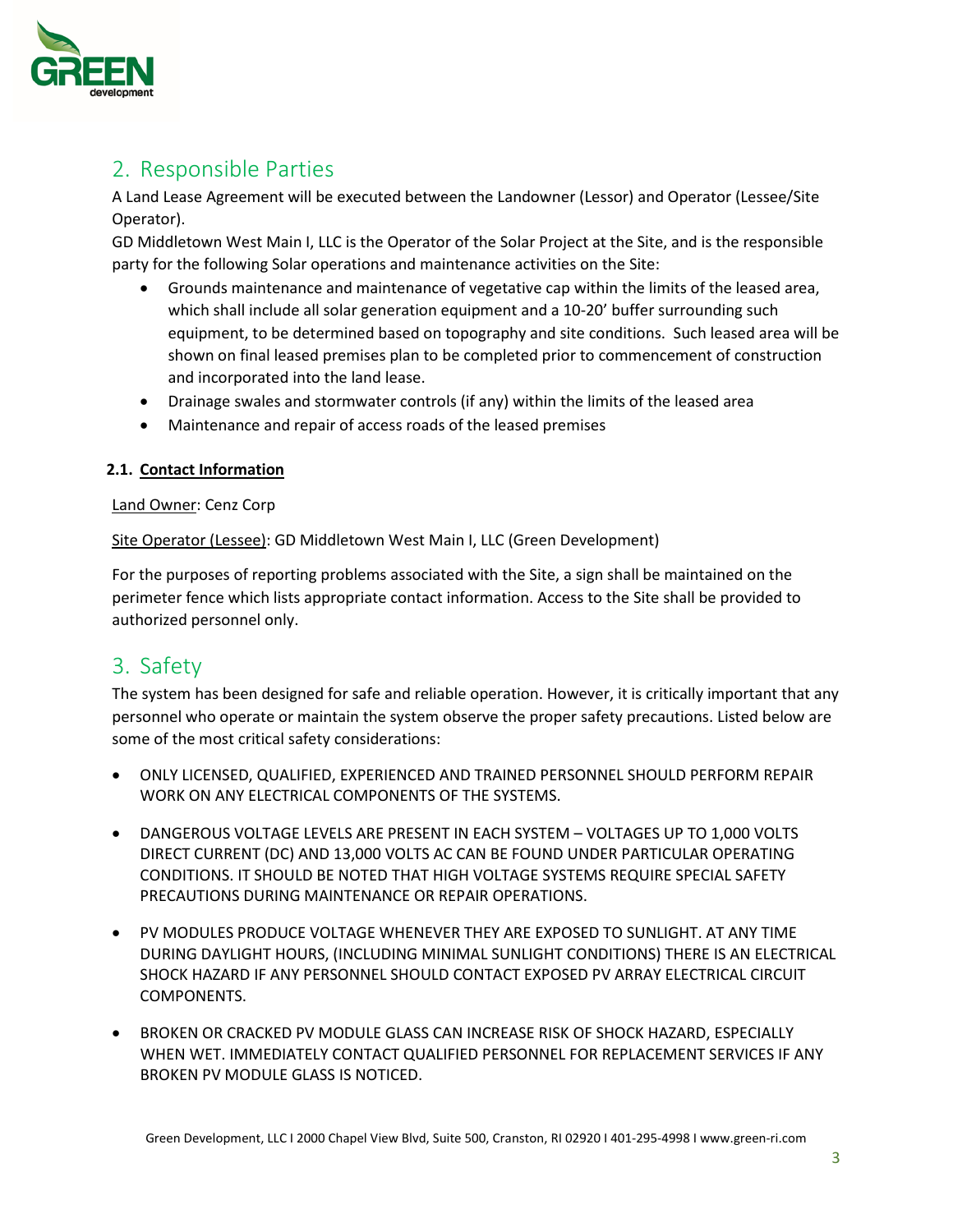

IF YOU HAVE ANY QUESTIONS OR ARE UNSURE ABOUT HOW TO PROCEED, CALL GREEN DEVELOPMENT ASSET MANAGEMENT PRIOR TO PERFORMING ANY MAINTENANCE OR SERVICE WORK ON THE PV FACILITY.

## **EMERGENCY CONTACT INFORMATION**

#### IN THE EVENT OF AN EMERGENCY, DIAL 911

Local Non- Emergency Contact Numbers

| <b>Agency</b>                   | <b>Address</b>       | <b>Phone Number</b> |
|---------------------------------|----------------------|---------------------|
| Middletown Police Department    | 123 Valley, Road     | (401) 846-1144      |
|                                 | Middletown, RI 02842 |                     |
| <b>Middletown Fire District</b> | 239 Wyatt Road       | (401) 846-1031      |
|                                 | Middletown, RI 02842 |                     |
|                                 | 20 Powel Avenue      | (401) 846-6400      |
| Newport Hospital                | Newport, RI 02840    |                     |

#### **3.1. System Component Safety Information**

#### **3.1.1. PV Arrays:**

The solid-state nature of the PV array greatly reduces the amount of maintenance required when compared to traditional mechanical generating systems. Unless a portion of the PV array becomes physically damaged, the system will be safe and reliable for the majority of its service life. In the event that repair or maintenance work must be undertaken, please be aware of the following precautions:

- Only qualified personnel should be allowed access to the internal or energized components of the PV array junction boxes, inverters, panelboards, transformers, disconnect switches or field wiring.
- The PV array will always be electrically energized during all daylight conditions; so proper training, experience and precautions are required to ensure personnel safety.
- Before attempting any maintenance or washing operations, carefully inspect the entire PV array for modules with broken glass. A qualified contractor must replace broken PV Modules before any array washing or other maintenance work is attempted.
- In order to disconnect the entire PV array from the inverters, secure the operating handles of all mounted PV Array disconnect switches in the "Off'' position.
- To disconnect a single PV array source circuit from the inverter, secure the operating handle of its associated PV Array disconnect switch in the "Off'' position.
- Verify that all components undergoing maintenance or repair are disconnected from the inverter before servicing.
- Do not remove any fuses, or disconnect any PV module wiring while the array is electrically connected to the inverter.

Green Development, LLC I 2000 Chapel View Blvd, Suite 500, Cranston, RI 02920 I 401-295-4998 [I www.green-ri.com](http://www.green-ri.com/)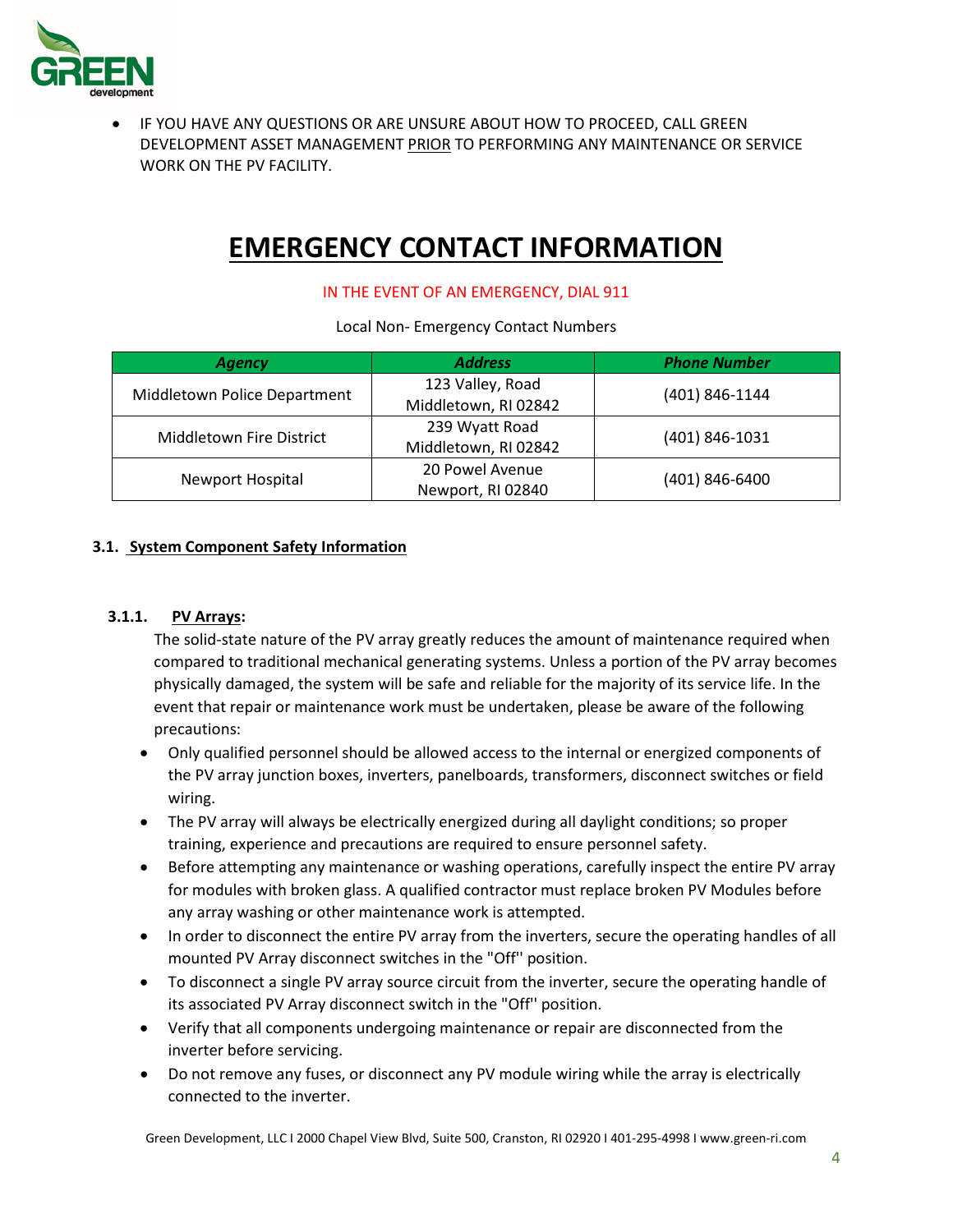

- Physical damage to components and hazardous conditions will result if any individual PV Array component is opened under load.
- Do not attempt to access the junction boxes on the back of the PV modules. There are no user serviceable components in the module junction boxes.
- Always follow safe work practices and use proper safety equipment during maintenance or repair operations on the PV array.

#### **3.1.2. Inverters**

When compared to historical rotary inverter technology, the solid-state design utilized in the Inverters greatly reduces maintenance requirements while maximizing system-operating efficiency. Before undertaking any routine maintenance or repair work, please read the Inverter manual and pay close attention to the following precautions:

- To shut down an inverter, turn the AC and DC Disconnect Switches, on the front of the inverter, to the "OFF" position. These switches can be used to shut down an inverter whenever there is a question regarding personal safety or the operation of either inverter.
- The appropriate AC breaker in the main panelboard for the respective inverter must be secured in the "OFF" position in order to ensure that the inverter is not energized by utility during routine maintenance operations.
- Only qualified, experienced and trained personnel should perform repairs on the electronic and electrically energized components inside the inverters.
- Because the interior of the inverter cabinet contains exposed high voltage components, the cabinet door should remain closed at all times. Qualified, maintenance or repair personnel should only open the cabinet to perform maintenance or service work after the inverter has been completely disconnected from all electrical energy sources and the capacitors have fully discharged.
- To reduce the risk of electric shock, do not perform any maintenance work other than that specified in the Inverter manual.
- Only [inverter manufacturer] factory personnel or their designated agents should perform any service work on the inverter's power conditioning or control components.
- Do not open the inverter cabinet doors during wet or inclement weather conditions. Introducing rain or moisture into the cabinet interior could result in hazardous conditions or damage to electrical components. For further information on the inverter, please refer to the appropriate inverter manual.
- Be sure to follow safe work practices and use proper safety equipment during maintenance or repair operations on the inverters.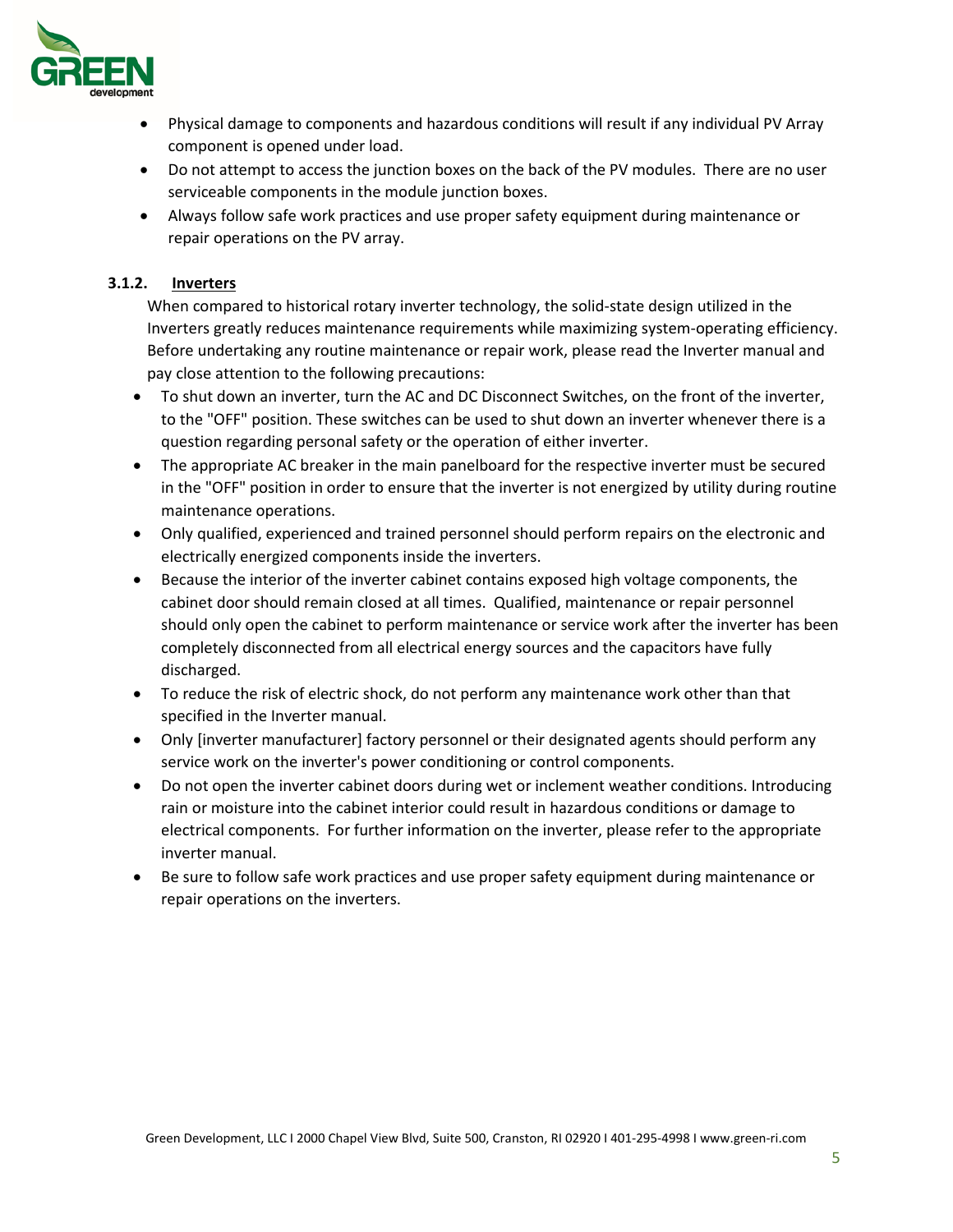

## <span id="page-6-0"></span>4. System Description

#### **4.1. PV Array**

The ground-mounted photovoltaic arrays consist of PV modules which convert sunlight directly into electricity for utilization by a load such as a utility interconnected inverter. Each module is a sealed, solid-state device with an expected performance life well in excess of 25 years.

Electrically, the PV modules are wired into groups, which are referred to as strings or source circuits. Each source circuit is comprised of individual PV modules wired in a series configuration. Individual source circuits are then grouped together in combiner boxes forming sub-arrays.

For the PV modules to produce their full electrical output, they must be clean and free of shade. Shadows cast by nearby objects such as antennas, air conditioning equipment, trees, overhead wires, etc. will significantly reduce a module's current and voltage output. Because each module is electrically interconnected with other modules, reducing the output of a single module effectively reduces the energy production for the entire source circuit.

The solar modules are mounted using the RBI Solar ground mounting system, with a steel frame to secure the solar array at a fixed degree tilt and the modules in a design that minimizes shading, while optimizing use of area.

#### **4.2. Inverters**

The inverters act as a fully automatic power-conditioning interface between the PV array and the utility system. The inverter will utilize solid-state power and control components to maximize power production from the PV array while meeting power quality and safety standards set forth by utilities under Underwriters Laboratories Safety Standards.

An LED display associated with the Ground Fault Detection and Interrupt Circuit (GFDI) on the face of the inverter will indicate the operating status of the unit along with other pertinent data. Please refer to the Inverter O&M manual for more details on the design and operation of the inverter.

To operate efficiently, the inverter circuit components must be kept free of excessive dust and dirt. In addition, the cooling fans and the blower impellers must be kept clean for efficient air movement. Dirt accumulating on circuit boards and electrical equipment leads to higher component operating temperatures and shorter life.

#### **4.3. Electrical System**

The main electrical circuitry associated with the system transfers electrical energy from the PV arrays to the inverters and then from the inverters to the point of utility interconnection. The components utilized in the system design are standard electrical components and can be serviced by any qualified electrical contractor who is thoroughly familiar with photovoltaic power systems.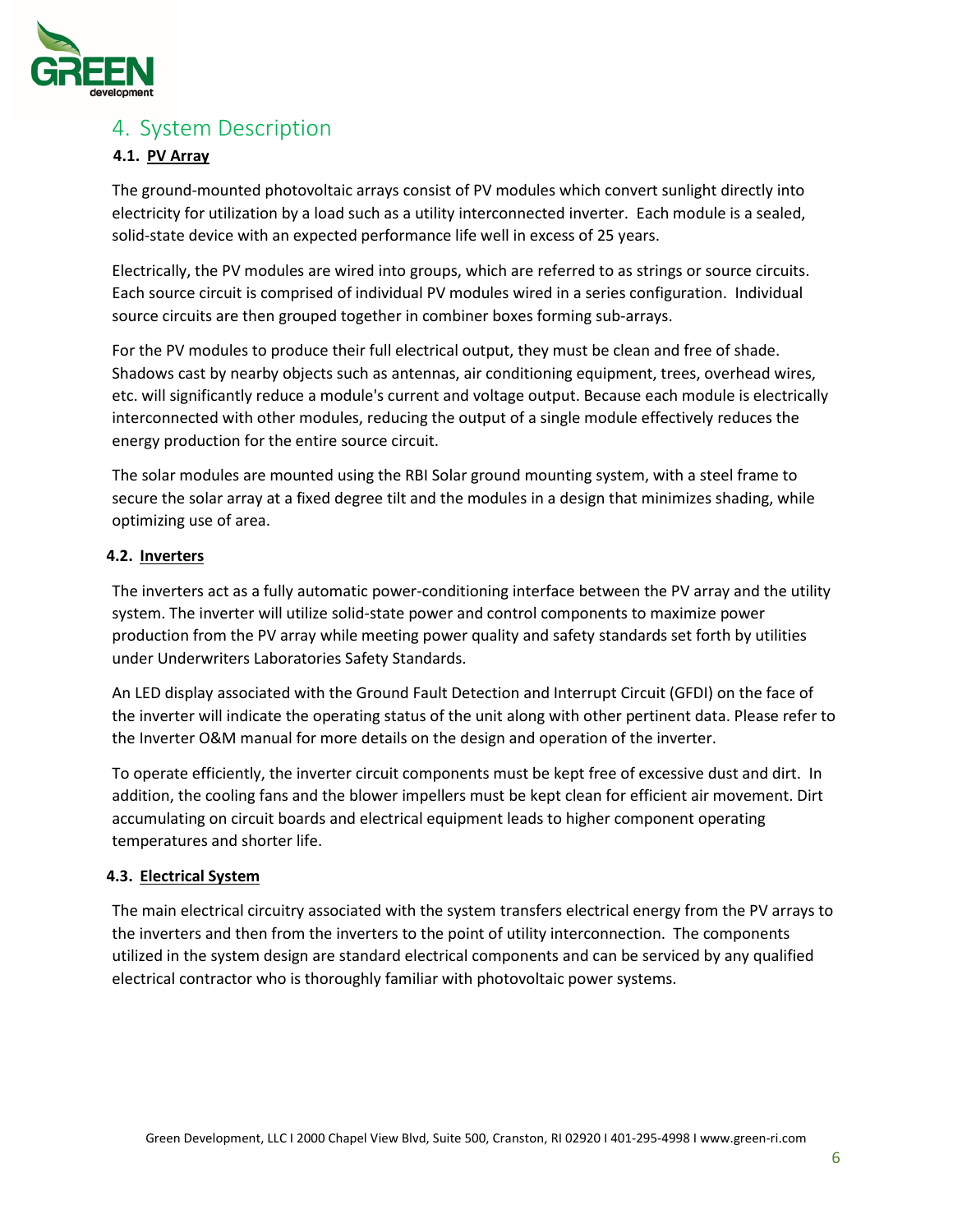

#### **4.4. Data Acquisition System**

This Photovoltaic power system is equipped with a Data Acquisition System (DAS) to monitor the energy production of the system.

The DAS consists of an environmental weather monitoring system, and various energy measurement components, which are both connected to an Internet Broadcast Device. The central DAS components and environmental components are located together within the site.

An environmental instrument package measures solar insolation, wind speed, and ambient temperature while the energy monitoring system measures power and the electrical energy produced by the system.

Information gathered by the DAS is broadcast to a web site for processing and monitoring purposes. This service not only gathers energy production data, but also issues alerts to system administrators when the system's projected performance falls below expected values.

## <span id="page-7-0"></span>5. Operation

#### **5.1. System Operation**

During normal operation, the inverters will act as fully automatic power-conditioning devices. The inverter will start to process power whenever there is sufficient energy available from the PV array. During the generation process, the inverter will utilize peak power tracking technology to maximize the energy production from the array. This function is achieved by varying the peak voltage and current point on the power curve for the photovoltaic array as operating conditions vary throughout the day.

Under basic operation, the PV array generates direct current (DC) and supplies it to the inverter. The inverter processes and conditions the direct current obtained from the PV array into 480 volt threephase alternating current (AC), which is then stepped up to 13,000 volts via the transformers to the utility voltage at the site. In addition, the inverter synchronizes the phase characteristics and frequency to match that of the utility system.

In the event that the quality of the utility power momentarily falls outside a set of pre-specified parameters, the inverter will automatically shut down in a fault mode. After stable utility power becomes available again, the inverters will automatically restart and continue to process power. In the total absence of utility power, the inverter will not operate.

Whenever the PV array produces insufficient energy to efficiently operate the inverter, the inverter will automatically go into a low power "sleep" mode. The inverter will then sample the PV array for available power and resume power processing functions when sufficient levels of electrical energy are once again available from the array.

The inverter will also shut down whenever an operating problem is detected with the PV array, utility power quality or an internal operating parameter. Under such conditions, a fault code will be displayed on the front user interface panel. The fault code can then be matched to a detailed list of fault codes found in the Inverter O&M manual.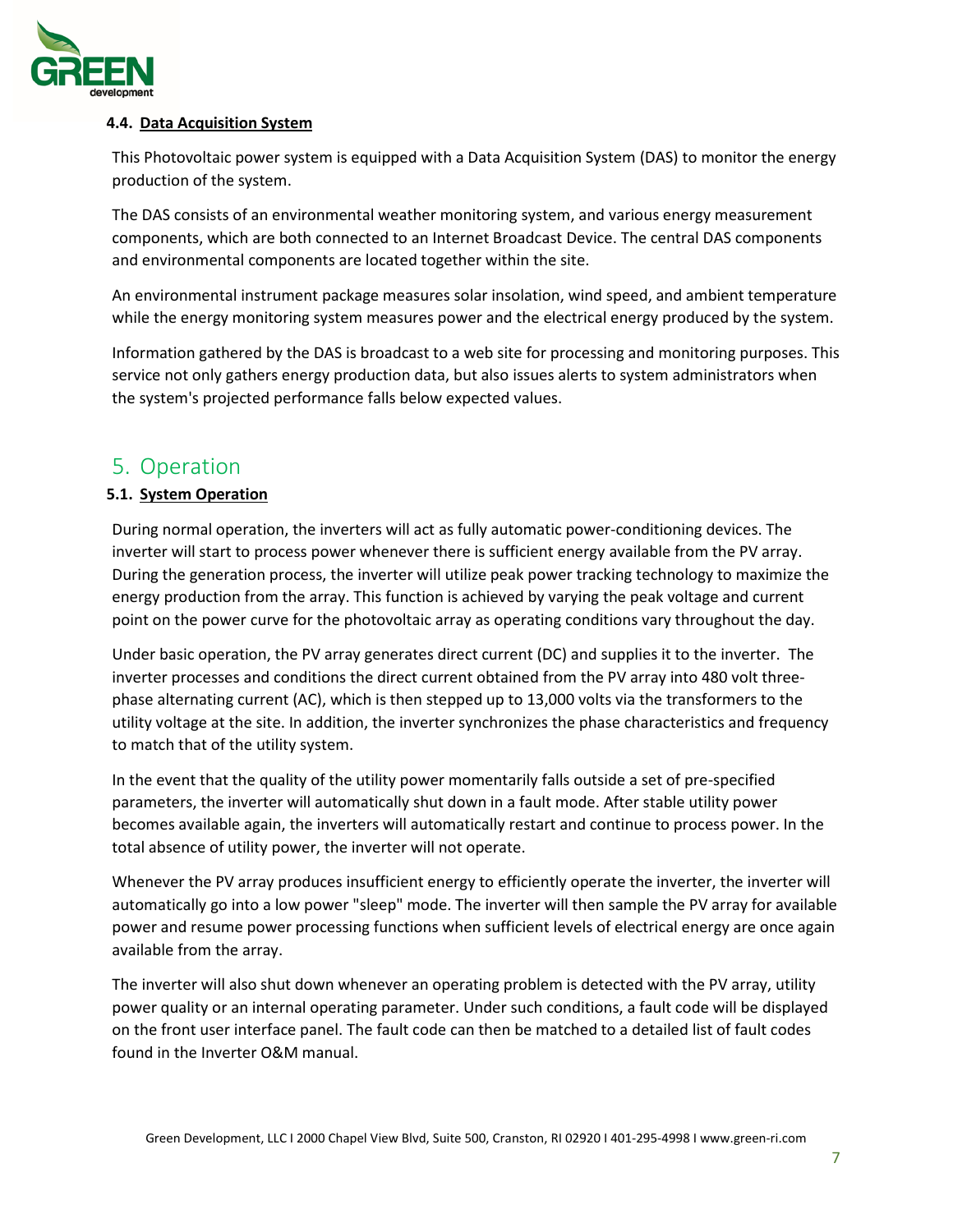

#### **5.2. Emergency Shut Down Procedure**

The following steps are required to shut the system down in an emergency:

- Turn the AC Disconnect Switch to the "OFF" position.
- Turn the DC Disconnect Switch to the "OFF" position.

These steps will power off the inverter; however, AC power from the grid and DC power from the array will still be present in the inverter wire termination section.

The next steps will disconnect power from the array and the utility transformer to the inverters:

- Open DC PV array disconnect switches located on the inverter pad.
- Open the GOAB switch. Or disconnect and ground the individual inverter Pad Mount Transformer.

\*Please refer to the as-built drawings for GOAB switch location

#### **IMPORTANT NOTES:**

WHILE THE ABOVE STEPS ISOLATE THE PV ARRAY CIRCUITS FROM THE INVERTERS, ALL CIRCUITS BETWEEN THE PV MODULES AND THE DISCONNECT SWITCHES WILL BE ENERGIZED DURING DAYLIGHT HOURS. HIGH VOLTAGE WILL BE PRESENT EVEN AT LOW LEVELS OF SUNLIGHT.

IT IS IMPERATIVE TO FOLLOW SAFE WORK PRACTICES AND USE PROPER SAFETY EQUIPMENT DURING ANY EMERGENCY OPERATIONS, WHICH INVOLVE ANY PORTION OF THE PV ARRAY.

#### **5.3. Activating or Starting the System**

Before attempting to operate the inverters, refer to the Inverter O&M manual for initial turn-on procedures. The O&M manual also contains a detailed list of inverter fault codes, safety procedures, and other pertinent information.

The following describes normal steps taken to turn the inverter on or off. Refer to the as-built drawings for identification of components.

The start-up operations listed below should be followed in the sequence listed (for each inverter):

- Remove any lockout devices on the disconnect switches after confirming that any repairs or maintenance operations have been completed and that no personnel are still working on the system.
- Make sure that the inverter cabinet doors and DC disconnect doors are all closed and locked.
- Turn on the Inverter's 3-phase AC disconnect.
- Turn on the Inverter's DC disconnect.
- Watch the LED indicators for initialization (green and red LEDs on), then slow blinking green LED followed by faster blinking green LED. Watch the LCD display for prompts and system status.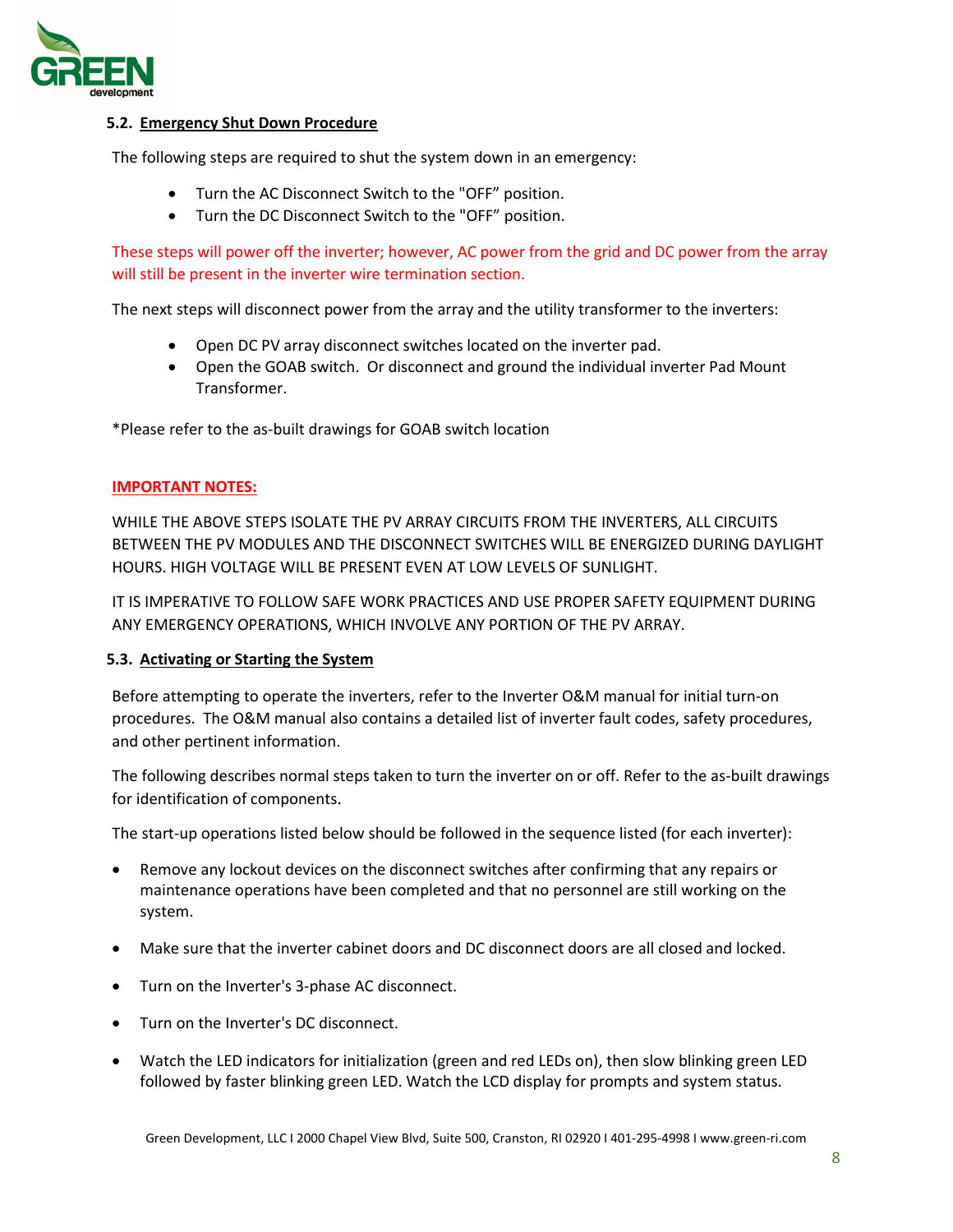

- Inverters will start a 5 minute countdown to power on
- Listen for contactor activation (inverter on-line).
- Listen for slight 60Hz hum (transformer on-line).
- Following the blinking green LED and high frequency switching sound you should see a solid green LED (inverter on-line and beginning to feed power into 3-phase circuit). This confirms that the inverter is operating normally. The LCD display will show the AC Power, Energy, current and voltage as well as DC voltage.

If the unit fails to power on, use the troubleshooting information provided in the user manual. If those steps do not resolve the problem, contact the Site Operator or Inverter Manufacturer.

### <span id="page-9-0"></span>6. Maintenance

#### **6.1. Maintenance Precautions**

Before undertaking any maintenance or repair operations involving physical contact with the PV Array or inverter components follow the shutdown procedure described in the previous sections.

- Review and understand all safety precautions and maintenance operations described in both this document and the Inverter Manual.
- **Only qualified individuals should perform or supervise any maintenance procedures.**
- Install appropriate lock out devices on all system disconnecting means to protect personnel performing maintenance operations on the system from electrical shock hazards.
- Contact Site Operator if there are any questions regarding operation or maintenance procedure for the PV array.

Note: The PV array circuits, array combiner boxes, the array disconnect switches and all associated wiring will remain energized as long as there is sunlight. Hazardous DC voltage levels will be present in all these components even during very low daylight conditions.

#### **6.2. Quarterly Maintenance Procedures**

As a general rule, the following procedures should be executed for the quarterly maintenance procedure:

- Visually inspect the entire PV array for any broken front glass panels on any of the PV modules.
- Do not physically touch or attempt to clean any broken modules.
- Broken PV module glass can present a serious or fatal electrical shock hazard, especially if wet.
- Log any damage information and report it to the Site Operator.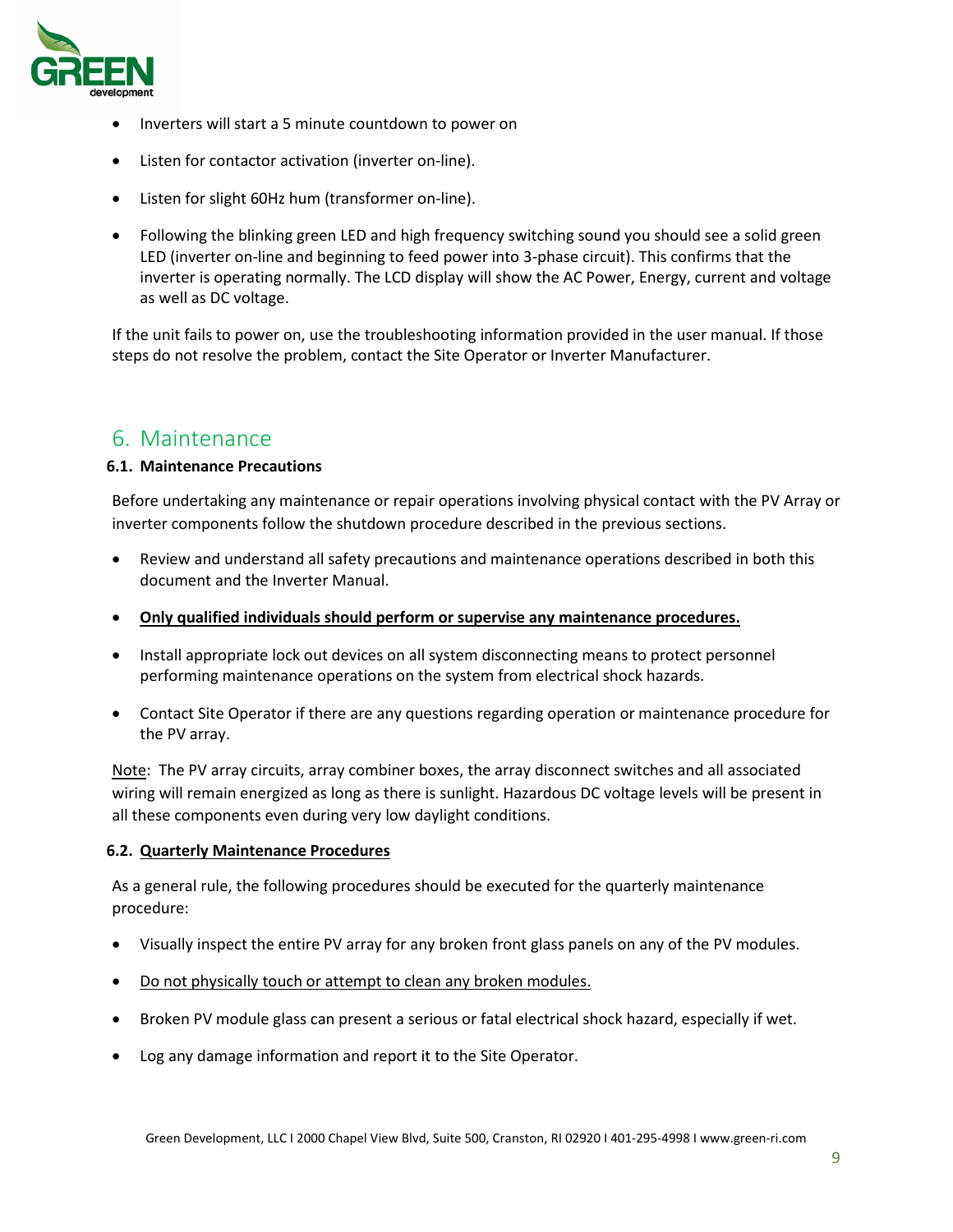

- Visually check that array wiring is secured to the PV module frames and is not dangling loose where it is subject to damage from wind movement.
- Visually inspect electrical conduits, the exterior enclosures of the disconnect switches and the inverters for physical damage, corrosion or an excessive accumulation of dirt or debris.
- Verify that physical access to the inverters and electrical disconnect switches has not become obstructed by other equipment or materials.

#### **6.3. Annual Maintenance Procedures**

| <b>Components &amp;</b><br><b>Equipment</b> | <b>Description</b>                                                                                                   | <b>Preventative Action</b>                                       |
|---------------------------------------------|----------------------------------------------------------------------------------------------------------------------|------------------------------------------------------------------|
|                                             | Check for dust & debris on module surface                                                                            | Wash or wipe clean with water                                    |
|                                             | Check for physical damage on all PV modules                                                                          | Replace damaged PV modules                                       |
|                                             | Check for loose or disconnected cable                                                                                | Retighten or reconnect wiring                                    |
| <b>PV Modules</b>                           | terminations between PV module wiring                                                                                |                                                                  |
|                                             | Check cable condition                                                                                                | Replace worn cables if necessary                                 |
|                                             | Check for shading obstructions on all PV modules                                                                     | Identify source and remove                                       |
|                                             | Check for fading/discoloration, burn marks, seal                                                                     | Log and report conditions to Site                                |
|                                             | condition, frame damage or rust                                                                                      | Operator                                                         |
|                                             | Check functionality - e.g. auto disconnect upon<br>loss of grid power supply, error & ground fault LED<br>indicators | Consult inverter manufacturer for<br>repair or replacement parts |
|                                             | Check ventilation condition                                                                                          | Clear dirt, dust or debris from<br>ventilation system            |
| <b>PV Inverters</b>                         | Check for abnormal operating temperature                                                                             | Consult inverter manufacturer for<br>repair or replacement parts |
|                                             | Check for abnormal noises - i.e. irregular                                                                           | Consult inverter manufacturer for                                |
|                                             | humming or rattling                                                                                                  | repair                                                           |
|                                             | Inspect inverter structure(s) and enclosure(s)                                                                       | Log and report conditions to Site                                |
|                                             | (seals, rust, damage, door condition,                                                                                | Operator                                                         |
|                                             | switch/handle condition, locks)                                                                                      |                                                                  |
|                                             | Check for cable conditions - i.e. wear and tear                                                                      | Replace worn cables if necessary                                 |
| Cables                                      | Check cable terminals for burnt marks, hot spots                                                                     | Tighten connections or replace if                                |
|                                             | or loose connections                                                                                                 | necessary                                                        |
|                                             | Check cable terminals - e.g. wear and tear, loose<br>connections or burn marks                                       | Tighten or replace if necessary                                  |
|                                             | Check for placards and signage                                                                                       | Replace if necessary                                             |
| <b>Combiner Boxes</b>                       | Check for physical damage                                                                                            | Replace if necessary                                             |
|                                             | Check for blown fuses inside the Combiner Box                                                                        | Replace blown fuses                                              |
|                                             | Check for water leaks inside the Combiner Box                                                                        | Replace combiner box or repair<br>to prevent future water leaks  |
|                                             | Check grounding cable and bonding connection<br>conditions                                                           | Replace worn cables if necessary                                 |
| Bonding &                                   | Check the physical grounding/bonding connection                                                                      | Retighten connection if necessary                                |
| Grounding                                   | Check continuity of grounding and bonding                                                                            | Troubleshoot or replace if                                       |
|                                             | conductors                                                                                                           | necessary                                                        |
| <b>Disconnect</b>                           | Check functionality                                                                                                  | Replace or repair as necessary                                   |
| Switches                                    |                                                                                                                      |                                                                  |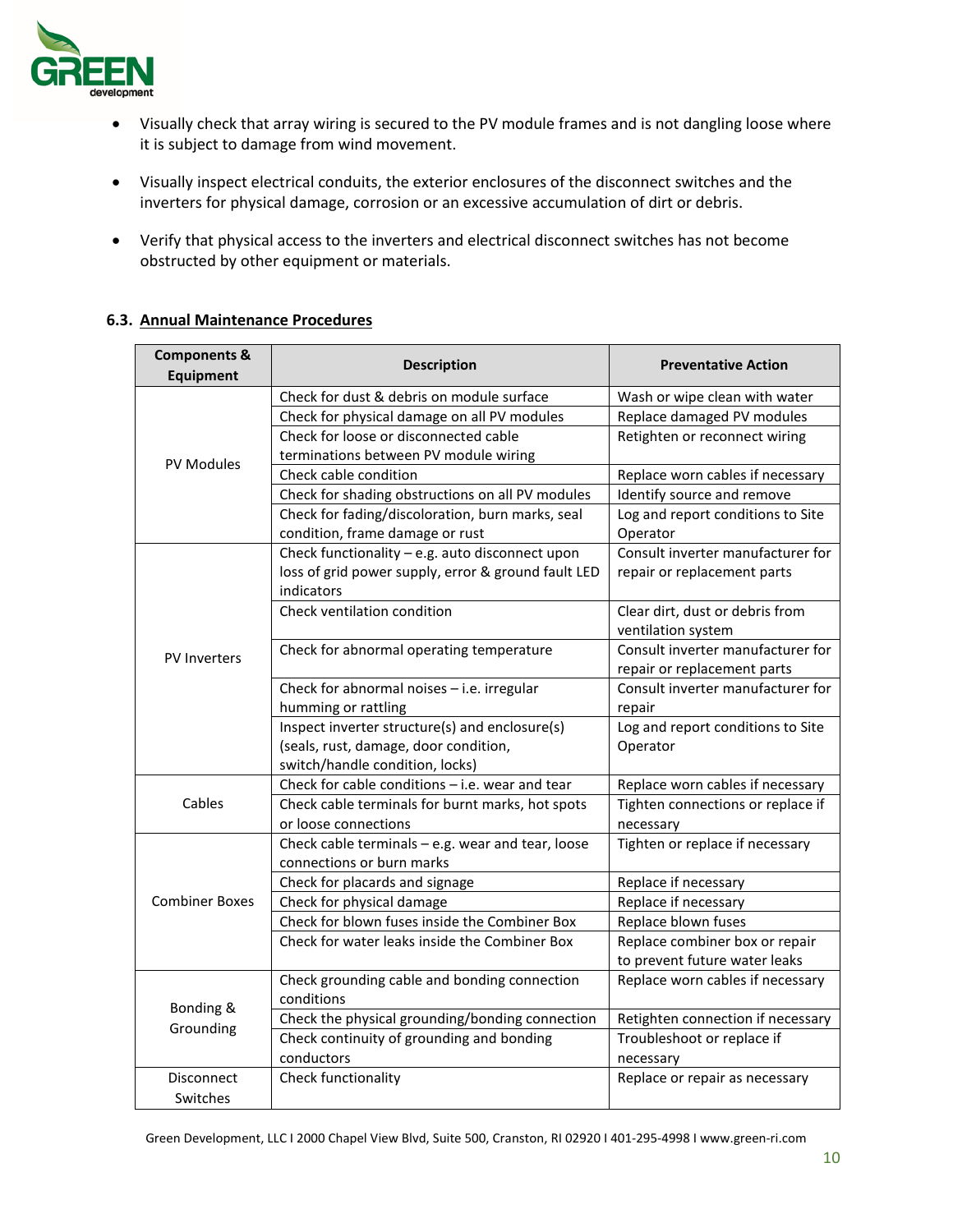

| <b>Components &amp;</b><br><b>Equipment</b> | <b>Description</b>                                                                                                                                                                                                                                                                                                                                                                                                                                                                                                                                                                                                             | <b>Preventative Action</b>                                                                                                                                                                 |
|---------------------------------------------|--------------------------------------------------------------------------------------------------------------------------------------------------------------------------------------------------------------------------------------------------------------------------------------------------------------------------------------------------------------------------------------------------------------------------------------------------------------------------------------------------------------------------------------------------------------------------------------------------------------------------------|--------------------------------------------------------------------------------------------------------------------------------------------------------------------------------------------|
|                                             | Check for corrosion                                                                                                                                                                                                                                                                                                                                                                                                                                                                                                                                                                                                            | Treat corroded areas or consult<br>racking manufacturer/installer                                                                                                                          |
|                                             | Check for damage to racking system                                                                                                                                                                                                                                                                                                                                                                                                                                                                                                                                                                                             | Replace or repair damaged parts                                                                                                                                                            |
| PV Module<br>Racking System                 | Check for settlement                                                                                                                                                                                                                                                                                                                                                                                                                                                                                                                                                                                                           | If settlement is detected within<br>the solar array area it will be<br>assessed in conjunction with the<br>Owner, as applicable, and an<br>appropriate response action will<br>be selected |
| Pole Mounted<br>Equipment                   | Check for damage or irregularities - e.g. damage<br>from weather related incidents, blown fuses,<br>lightning marks, etc.                                                                                                                                                                                                                                                                                                                                                                                                                                                                                                      | Replace or repair damaged<br>equipment                                                                                                                                                     |
|                                             | Operator will be responsible for attending the site<br>to check the terminations, etc. for the main<br>transformer                                                                                                                                                                                                                                                                                                                                                                                                                                                                                                             | Log and report conditions to Site<br>Operator                                                                                                                                              |
|                                             | Any alarms raised by the public or the DAS should<br>be immediately forwarded directly to Site<br>Operator for action                                                                                                                                                                                                                                                                                                                                                                                                                                                                                                          |                                                                                                                                                                                            |
|                                             | Check fluid levels                                                                                                                                                                                                                                                                                                                                                                                                                                                                                                                                                                                                             |                                                                                                                                                                                            |
| Transformers                                | Note: Envirotemp FR3 fluid is a fire-resistant<br>natural ester based dielectric coolant specifically<br>formulated for use in distribution transformers<br>where it's unique environmental, fire safety,<br>chemical and electrical proposers are<br>advantageous. Envirotemp FR3 fluid is formulated<br>from edible seed oils and food grade performance<br>enhancing additives. It does not contain any<br>petroleum, halogens, silicones or any other<br>questionable material. It quickly and thoroughly<br>biodegrades in both soil and aquatic<br>environments. The fluid tested non-toxic in<br>aquatic toxicity tests |                                                                                                                                                                                            |
|                                             | Check vegetation control to maintain optimal<br>performance of PV system and visual perception<br>of the site                                                                                                                                                                                                                                                                                                                                                                                                                                                                                                                  | Mowing of grassy areas as<br>necessary and applicable<br>Pruning of trees/bushes on                                                                                                        |
| General/<br>Vegetation                      | Check fence/gate security                                                                                                                                                                                                                                                                                                                                                                                                                                                                                                                                                                                                      | property, or overhang property<br>that cause shading of the PV<br>panels or potential damage to<br>fencing/equipment in compliance<br>with any conditions of the land<br>lease             |
|                                             |                                                                                                                                                                                                                                                                                                                                                                                                                                                                                                                                                                                                                                | Site Operator to carry out<br>repair/replacement of fence and<br>security systems as appropriate                                                                                           |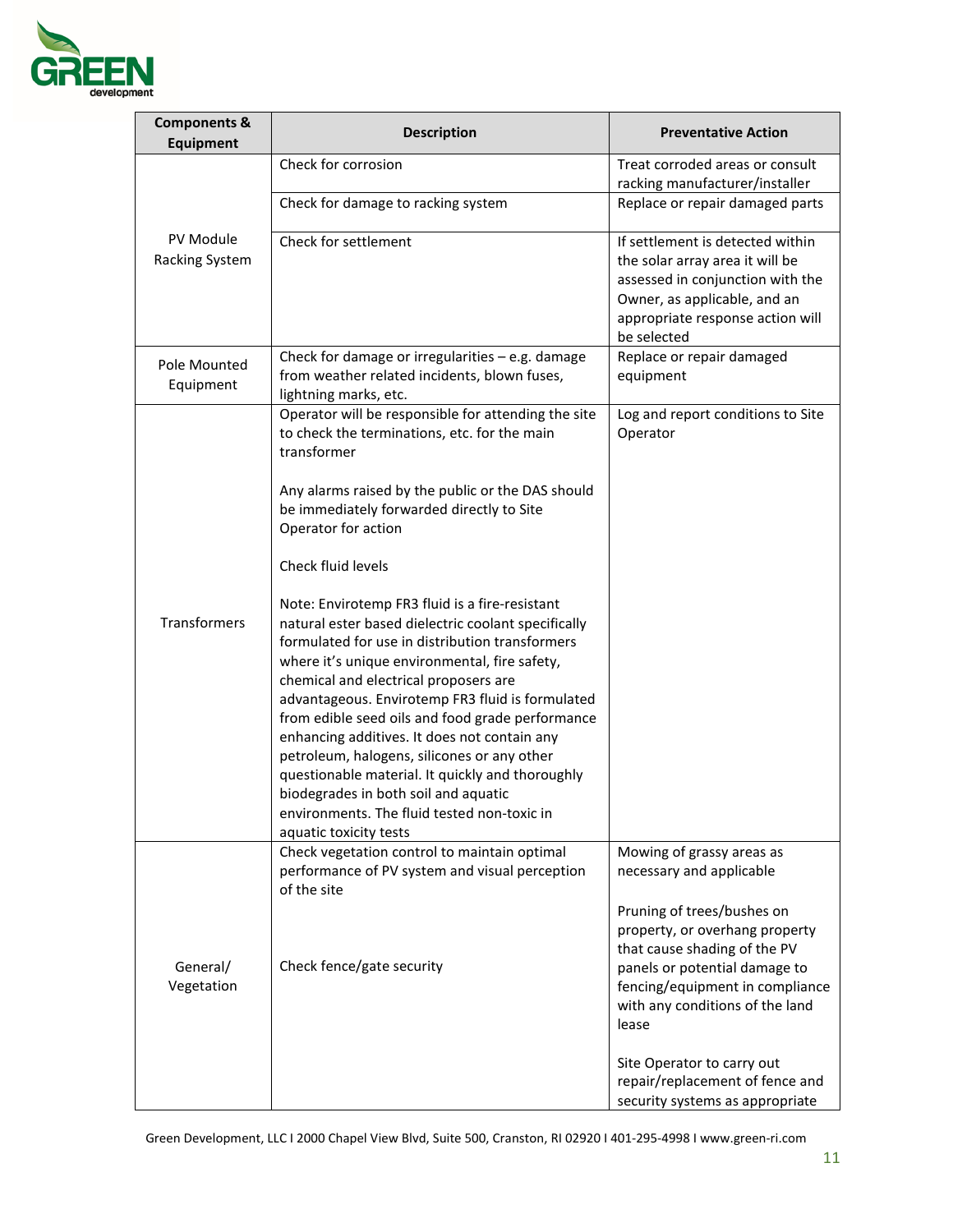

#### **6.4. PV Module Cleaning Procedure**

A thin layer of dust does not significantly degrade PV array performance; however, heavy accumulations of dirt or grime should be removed by carefully washing the array. Array cleaning operations are not normally recommended if natural rain events, as expected in the northeast, are frequent enough to keep the PV modules relatively free of dust and dirt.

Perform Array cleaning operations in the order described below:

- Prior to undertaking any cleaning efforts, carefully inspect the entire PV array for any broken glass on any one of the PV modules.
- Do not attempt to wash any broken PV modules; PV modules with broken glass can present a serious or fatal electrical shock hazard, when wet.
- If broken Modules are discovered, contact the Site Operator. All broken PV modules must be replaced before undertaking any cleaning related activities and broken modules shall be disposed of in accordance with all applicable laws.
- Wash the PV array only during early morning hours before the module glass temperature rises above ambient air temperature.
- Turn off and secure all PV Array Disconnect (main DC disconnects and combiner box DC disconnect) switches prior to starting cleaning operations.
- Exercise caution when moving hoses and using cleaning equipment to prevent damage to the PV modules and other equipment during cleaning operations.
- Use clean, low-pressure, hose directed water to remove loose dirt from the module surfaces**.** The use of cleaning agents other than water (e.g., detergents, solvents, etc.) is prohibited).
- Do not use any water sources containing heavy minerals, which upon drying may coat the module surface with undesirable deposits, reducing the PV modules' performance.
- For persistent soil deposits, employ hose directed water and a wet, soft brush to clean modules. Do not use a dry mop or broom without water since it could damage the glass surface.
- If any PV modules are damaged or broken during cleaning work, immediately stop all activities and follow the actions described above.
- After completing cleaning operations, turn all PV Array Disconnect switches back on.
- Verify that the inverters have automatically restarted and that no fault conditions exist.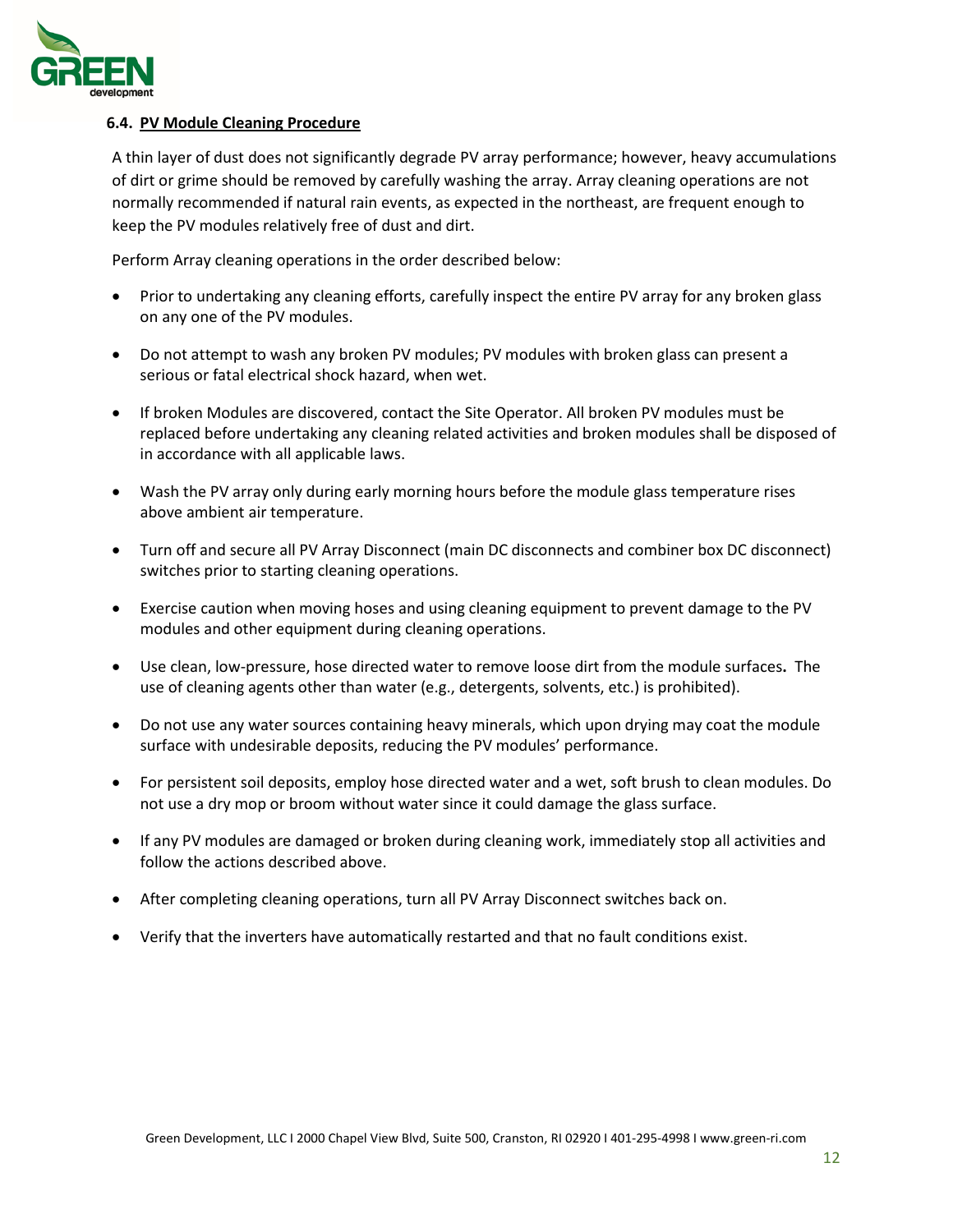

#### **6.5. PV Module Replacement Procedure**

#### WARNING: ONLY QUALIFIED PERSONNEL SHOULD WORK ON THIS SYSTEM. PHOTOVOLTAIC MODULES ARE ALWAYS ENERGIZED WHEN EXPOSED TO LIGHT.

Perform module replacement operations in the order described below:

- Refer to the string wiring diagram to locate which inverter and DC disconnect the module is associated with.
- Put in the OFF position and lock out all PV Array Disconnect (inverter DC disconnect and AC disconnect) switches associated with the inverter prior to starting replacement operation.
- Open all circuit fuses that the module is associated with.

**WARNING: Do not open fuses until the DC disconnects have been turned off. Pulling fuses under load is an unsafe practice and a fire hazard, doing so could cause damage to PV wire, fuse holder, and combiner box.**

- Cover the module with a blank out mat with steel spring clamp.
- Use PV disconnect tool to disconnect positive and negative leads of the broken module.

**WARNING: Do not disconnect modules until the fuses have been pulled. Disconnecting modules under load is an unsafe practice and a fire hazard, doing so could cause damage to PV module, connector, and wire.**

- Loosen the four bolts that attach PV module to racking.
- Replace broken module with new module.
- Replace the four bolts and torque to specification outlined by the manufacturer.
- Check module leads for any damage, and then connect positive and negative leads.
- Replace tie wraps for wire management.
- Close all fuses that the module is associated with.
- Follow start up sequence to bring the string back online.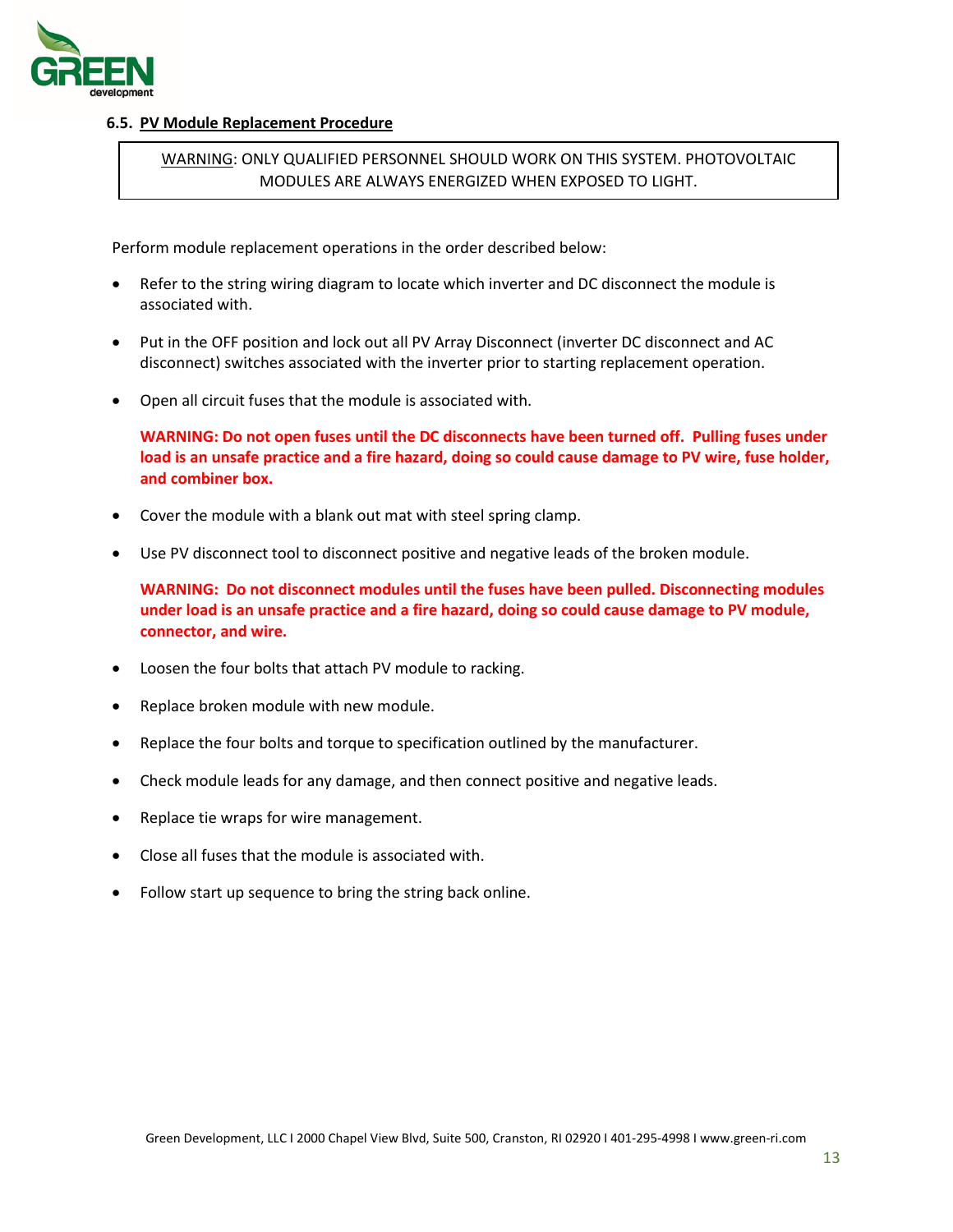

## <span id="page-14-0"></span>7. Troubleshooting

#### **7.1. Inverter Not Operating**

In the event that the inverter is not running as expected during daylight hours with a clear sky and strong sunlight, please check the following:

- Verify that the facility is receiving power from the utility connection and that an electrical outage has not occurred within the last 10 minutes.
- Perform a reboot of the inverter AC power by switching off the AC Disconnect, waiting until the screen on the inverter goes dark, then restarting the AC Power by switching the AC disconnect to On.
- Make sure that the inverter doors are all closed and locked.

If the inverter does not begin countdown to operation after a 300 second delay once step three is complete, look for lockout devices on the disconnect switches listed below.

**Important Note: The switches listed below may also be found unlocked in the "OFF" position for a specific reason. Do not close any switches without first verifying that no personnel or property are at risk if the switch is closed.**

- Utility AC Disconnect.
- Inverter AC Disconnect.
- Array Disconnects.

After establishing that it is safe to do so, close the switches in the following sequence:

- Close the DC Disconnect switches.
- Close the main disconnect switch and close the individual inverter specific breakers in the panelboard cabinets.
- Close the DC PV array disconnect switches located on the panelboard pad.

If the inverter still does not operate after completing the sequence described above, then a Fault condition likely exists. Please refer to the following section for recommendations on further actions.